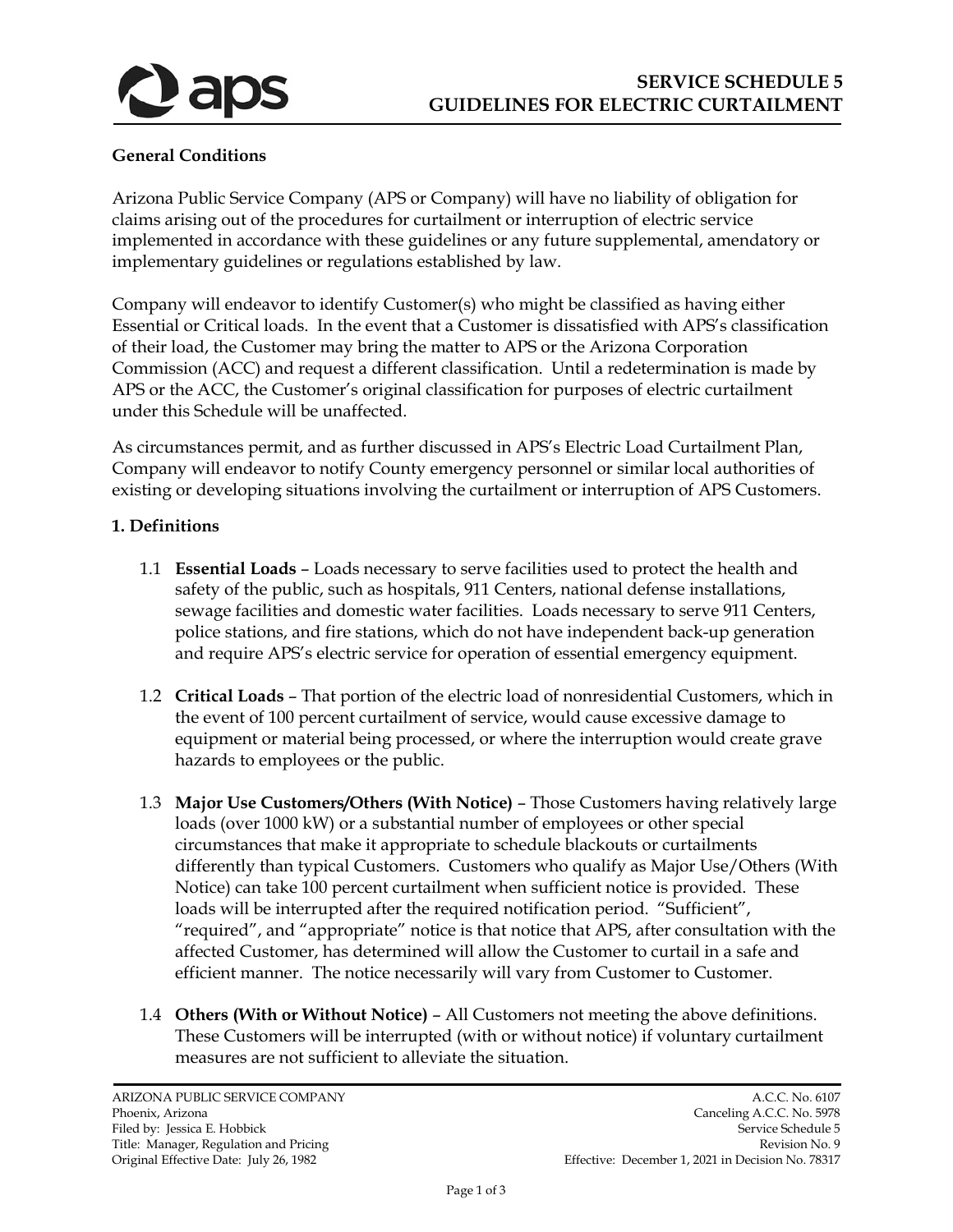

- **2. Applicable Guidelines**  For interruption or curtailment of electric service due to power supply interruptions, fuel shortage, or transmission emergency. (Also see Arizona Administrative Code R14-2-208(E), Provision of Service.)
	- 2.1 Regulatory reliability requirements that may cause APS to shed firm customer load may include the following:
		- (A) Capacity and Energy Emergency (EOP-002-3.1)
		- (B) Disturbance Control Performance (BAL-002-1)
		- (C) To relieve or prevent an SOL or IROL Exceedance (PEAK SOL Methodology Guideline, (TOP-008-1)
		- (D) To Prevent Voltage Collapse (VAR-001-3)
	- 2.2 In the event firm Customer load shed becomes necessary it will be done using the following method:
		- (A) Circuits not classified with "Essential", "Critical", or "Major Use Customers/Others (with Notice)" Customers will be interrupted on a rotating basis. The frequency and duration of the interruptions will depend on the magnitude and nature of the power shortage. The frequency and duration of interruptions will also consider the circumstances of Major Use Customers.
		- (B) Accurate records will be kept to ensure that these circuits are rotated in an equitable and technically feasible manner.
		- (C) Circuits classified as "Major Use/Others (with Notice)" will be interrupted upon the giving of appropriate notice.
		- (D) Customers on circuits which serve critical loads will be required to curtail the noncritical portion of their loads. Thereafter, circuits that serve critical loads will be identified and will not be interrupted unless an area must be dropped to maintain stability of the electric system. However, loads otherwise classifiable as critical may be curtailed if they possess back-up generation sufficient to meet their entire load requirement. If a Customer having a critical load refuses or fails to curtail their electric consumption down to the critical load, they will not be considered to have a critical load for purposes of this Schedule.
		- (E) Circuits which serve essential loads will be identified and will not be interrupted unless an area must be dropped to maintain stability of the electric system. However, loads otherwise classifiable as essential may be curtailed if they possess back-up generation sufficient to meet their entire load requirement.
	- 2.3 Sudden Shortages of Power In the event that time does not allow for the implementation of the Electric Curtailment Guidelines, Company may resort to its emergency operations procedures, with or without notice.
	- 2.4 Automatic Load Shedding In the event that there is a major electrical disturbance threatening the interconnected Southwest system with blackout conditions, emergency